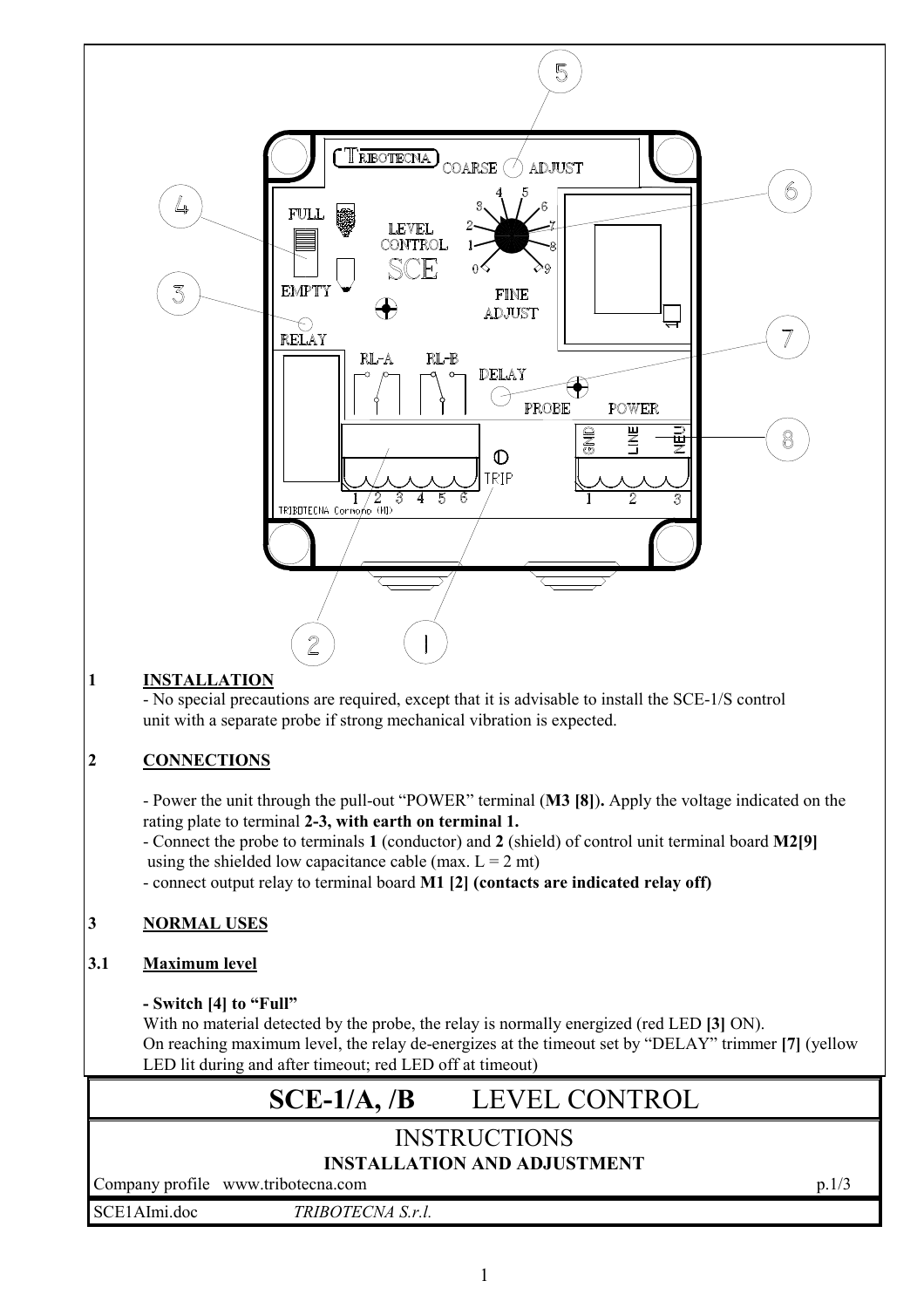### $3.2$ **Minimum level**

## - Switch [4] to "Empty"

With material present at the probe, the relay is normally energized (red LED [3] ON).

On reaching minimum level, the relay triggers following the delay set by "DELAY" trimmer [7] (yellow LED on during delay and after timeout: red LED off at timout)

N.B. the relay de-energizing delay is adjustable between 0.2 and 20 sec. approx. Start of delay time is indicated by simultaneous lighting of yellow LED [1] and red LED [3]

### $\overline{\mathbf{4}}$ **ADJUSTMENT**

- Turn switch "FULL/EMPTY" to "FULL".  $1)$
- Set delay [7] to minimum (turn the trimmer one full turn anti-clockwise)  $(2)$
- $3)$ Set fine adjustment [6] to 1
- Check that the material level leaves the probe electrode completely uncovered.  $4)$
- $5)$ Switch the unit on after checking correct supply voltage
- Turn "Coarse Adjust" trimmer knob [5] until the yellow LED [1] changes status  $6)$ Lock adjustment at the point where the LED extinguishes.
- Fill the container so the material completely covers the electrode (yellow LED on, red LED off) 7)
- Turn the fine adjustment knob clockwise to the point where the yellow LED goes off (\*). 8)
- Note the new value (e.g.  $7$ )
- $9)$ The definitive fine adjustment setting should be the mid-point between setting 1 (uncovered probe) and the probe immersed value, this being:

ideal setting  $=$  empty result  $+$  full result  $\mathfrak{D}$ 

e.g. 
$$
\frac{1+7}{2} = \frac{8}{2} = 4
$$

(\*) If the yellow LED does not extinguish even when the knob is turned to 9, the definitive setting should be 6.

 $10)$ Following adjustment, the FULL/EMPTY switch must be set to plant operating requirements. Nevertheless it is good practice to consider the possible effects of a relay failure caused, for example, by blackout

### 5 **SPECIFICATIONS**

| - POWER SUPPLY                              | 115 V or 230 V ac $\pm$ 15% 50/60 Hz (specify on order),<br>other voltages on request. |
|---------------------------------------------|----------------------------------------------------------------------------------------|
| - ABSORBED POWER                            | 2 VA max.                                                                              |
| - RELAY                                     | non-inductive 2 step max. 3 A 230V                                                     |
| - SENSITIVITY                               | 0.1 pF (capacitance shift for relay cut-in)                                            |
| - STABILITY                                 | $0.01$ pF/ $\rm ^{\circ}C$                                                             |
| - ELECTROSTATIC SCREENING                   | built-in                                                                               |
| - WORKING TEMPERATURE                       | $-20$ to $+60$ °C                                                                      |
| - WORKING PRESSURE                          | 12 BAR                                                                                 |
|                                             |                                                                                        |
| <b>CE CERTIFICATE</b>                       |                                                                                        |
| EN61010-1<br>- SAFETY<br>$\ddot{\cdot}$     |                                                                                        |
| EN 50081-2 EN 50082-2<br>$-$ EMC            |                                                                                        |
| <b>LEVEL CONTROL</b><br>$SCE-1/A, /B$       |                                                                                        |
|                                             |                                                                                        |
| <b>INSTRUCTIONS</b>                         |                                                                                        |
| <b>INSTALLATION AND ADJUSTMENT</b>          |                                                                                        |
| Company profile www.tribotecna.com<br>p.2/3 |                                                                                        |
| SCE1AImi.doc<br>TRIBOTECNA S.r.l.           |                                                                                        |
|                                             |                                                                                        |